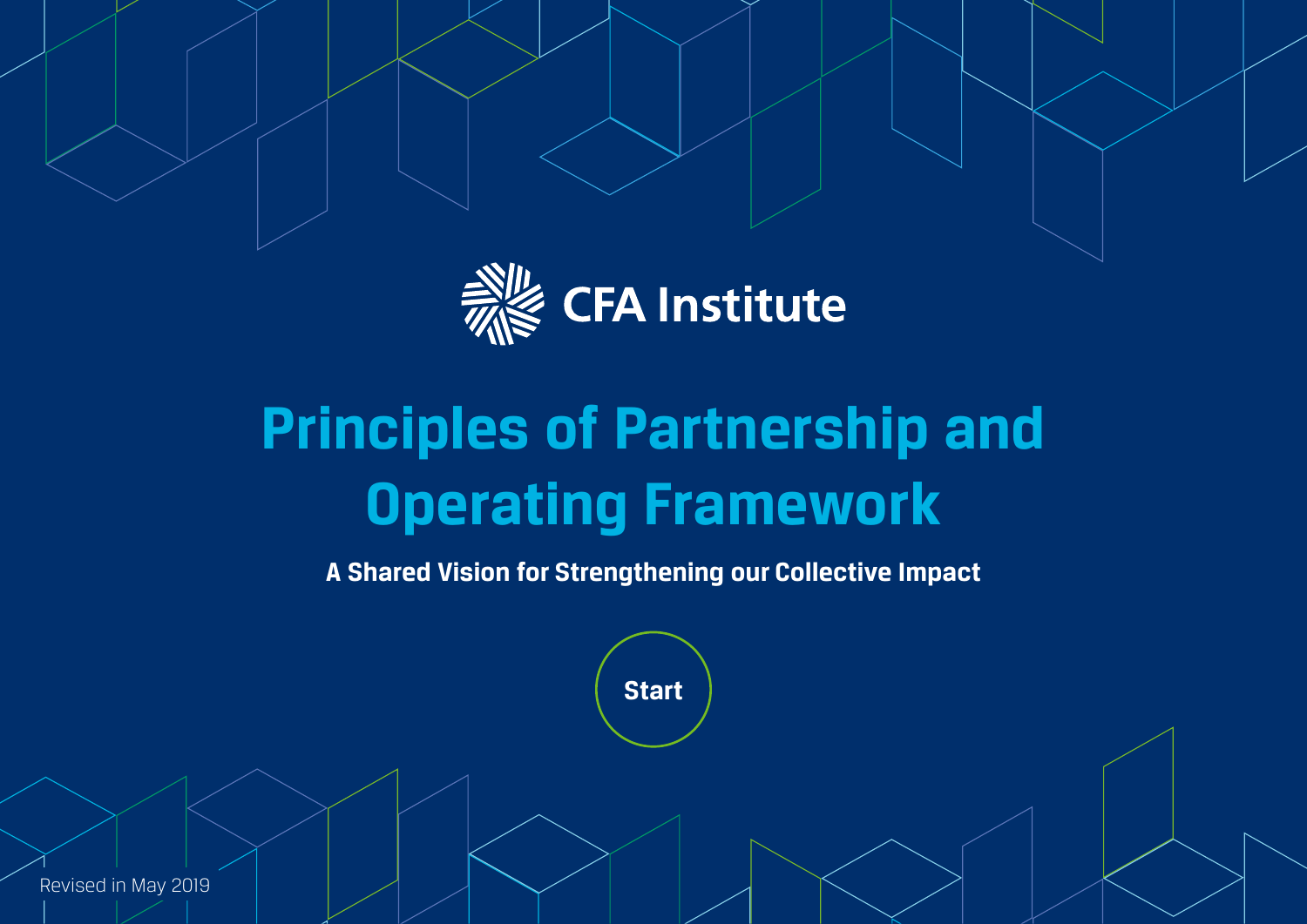<span id="page-1-0"></span>The CFA Institute mission is to lead the investment profession globally by promoting the highest standards of ethics, education, and professional excellence for the ultimate benefit of society.

#### **How do we make it happen?**

We believe local societies are the clearest route to serving members around the globe and delivering our mission in their communities.

In close consultation with societies, Principles of Partnership that define our commitments to each other and an Operating Framework that outlines our working relationship have been developed.

Learn how we work together to strengthen our impact and make our mission a reality.

### **CONTENTS**

- Introduction  $\overline{2}$
- 2345689 **Mission & Vision**  $\overline{3}$
- Principles of partnership
- $5<sup>1</sup>$ **Operating framework**
- $6<sup>1</sup>$ Operating framework in action
- $\mathbf{R}$ Aligned strategy
- $\overline{g}$ Annual planning cycle
- 14 5 6 8 9 12 13 14 4 5 6 8 9 12 13 14 15 12 Planning
- 13 Supportive infrastructure
- $\overline{14}$ Governance
- 15 Funding

### $\bullet$  000000000000000000

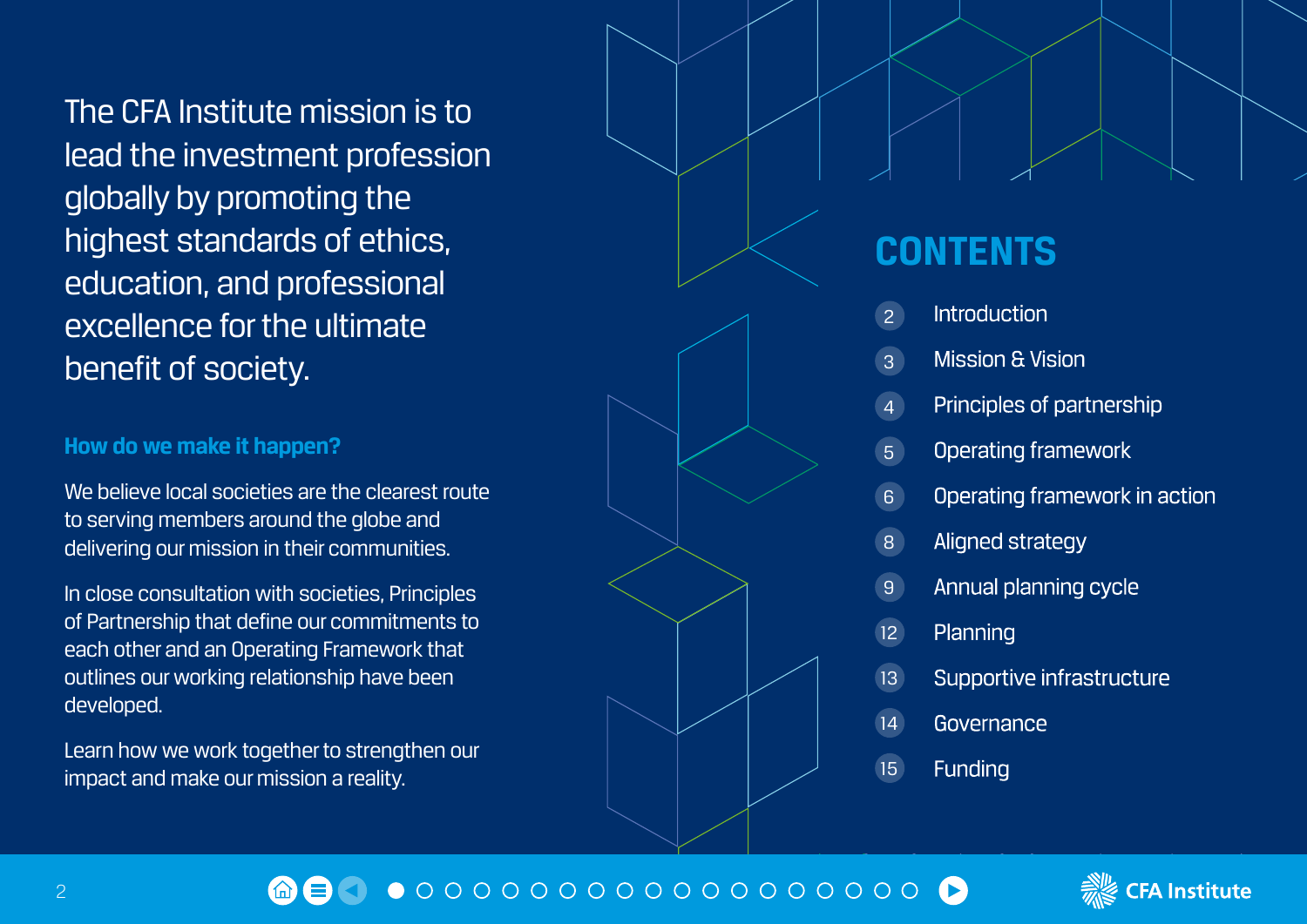# <span id="page-2-0"></span>**OUR PURPOSE > MISSION & VISION**

Our collaborative approach, which drives our strategy, is grounded in a shared mission and vision.

#### **CFA INSTITUTE MISSION**

To lead the investment profession globally by promoting the highest standards of ethics, education, and professional excellence for the ultimate benefit of society.

#### **SOCIETIES 2.0 VISION**

We are committed to helping our members to build productive and successful careers in an investment profession that is respected for working in its clients' best interests.

Together, we will build active communities of investment professionals throughout the world. We will engage the intellect and insights of our shared membership to raise professional standards through education, ethics, professional development, advocacy and outreach. We believe our objectives will be best achieved by positioning societies as the clearest route to our members and their investment communities.

We will work together to achieve this vision over time, through shared infrastructure and relationships, enhanced resourcing and appropriate governance.

*[The Societies 2.0 Vision was created in partnership with XL Society Executive Directors, Presidents Council](https://connexions.cfainstitute.org/societies-2-0-vision-statement)  [Representatives, and CFA Institute leadership. It has been endorsed and signed by 153 societies.](https://connexions.cfainstitute.org/societies-2-0-vision-statement)*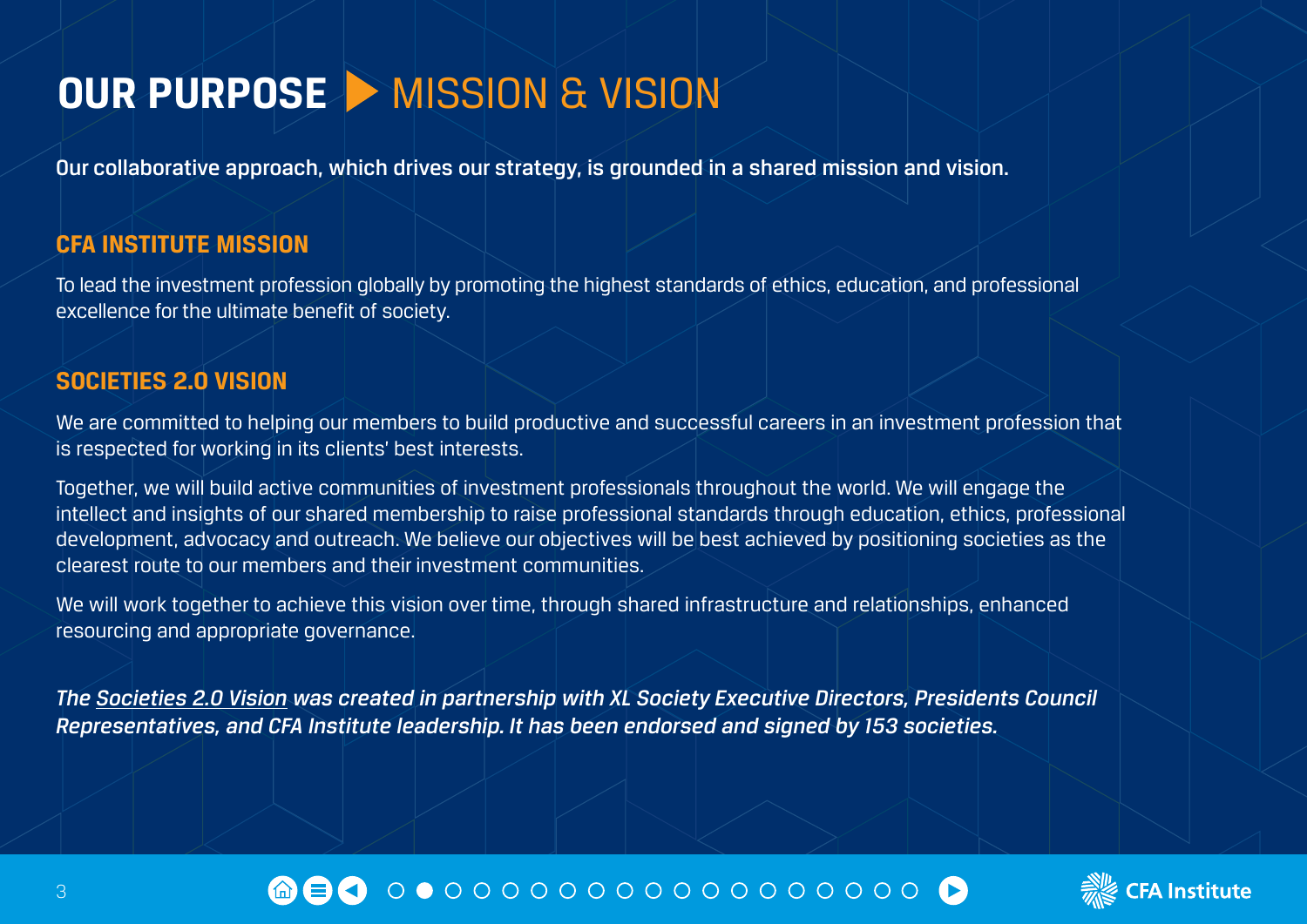# <span id="page-3-0"></span>**OUR PURPOSE** PRINCIPLES OF PARTNERSHIP

Together, CFA Institute and CFA Societies advance the CFA Institute and society missions and deliver member value throughout the world through a shared operating framework. Societies are the clearest route to members and their investment communities and are uniquely positioned to provide services and build our brand locally. CFA Institute offers infrastructure and provides resources to support them. Both CFA Institute and Societies commit to strong governance, sound management, and effective use of resources for the benefit of our stakeholders and our global ecosystem.

### **THE FOLLOWING PRINCIPLES UNDERPIN OUR COMMITMENTS TO EACH OTHER:**

We share a vision.

- We hold ourselves to the highest standards of ethics and professionalism, and protect and enhance the global reputation of our brand.
- We are transparent and open in our communications; mutual trust is the foundation of our relationships.
- We respect our independence and value our interdependence; we are stronger together.
- We determine our future together, through purposeful collaboration and strategic alignment, with our stakeholders always in mind.
- We are accountable to each other and for serving our stakeholders with excellence.
- $\triangleright$  We value our diversity, differences, and relative strengths; we create opportunities to learn from each other.
- We nurture the sense of community that is unique to our membership and global network.
- ▶ We challenge and inspire each other with new ideas and innovation.
- ▶ We recognize that a successful relationship requires attention, investment of time and resources, and openness to evolution.



#### 0000000000000000000 倫目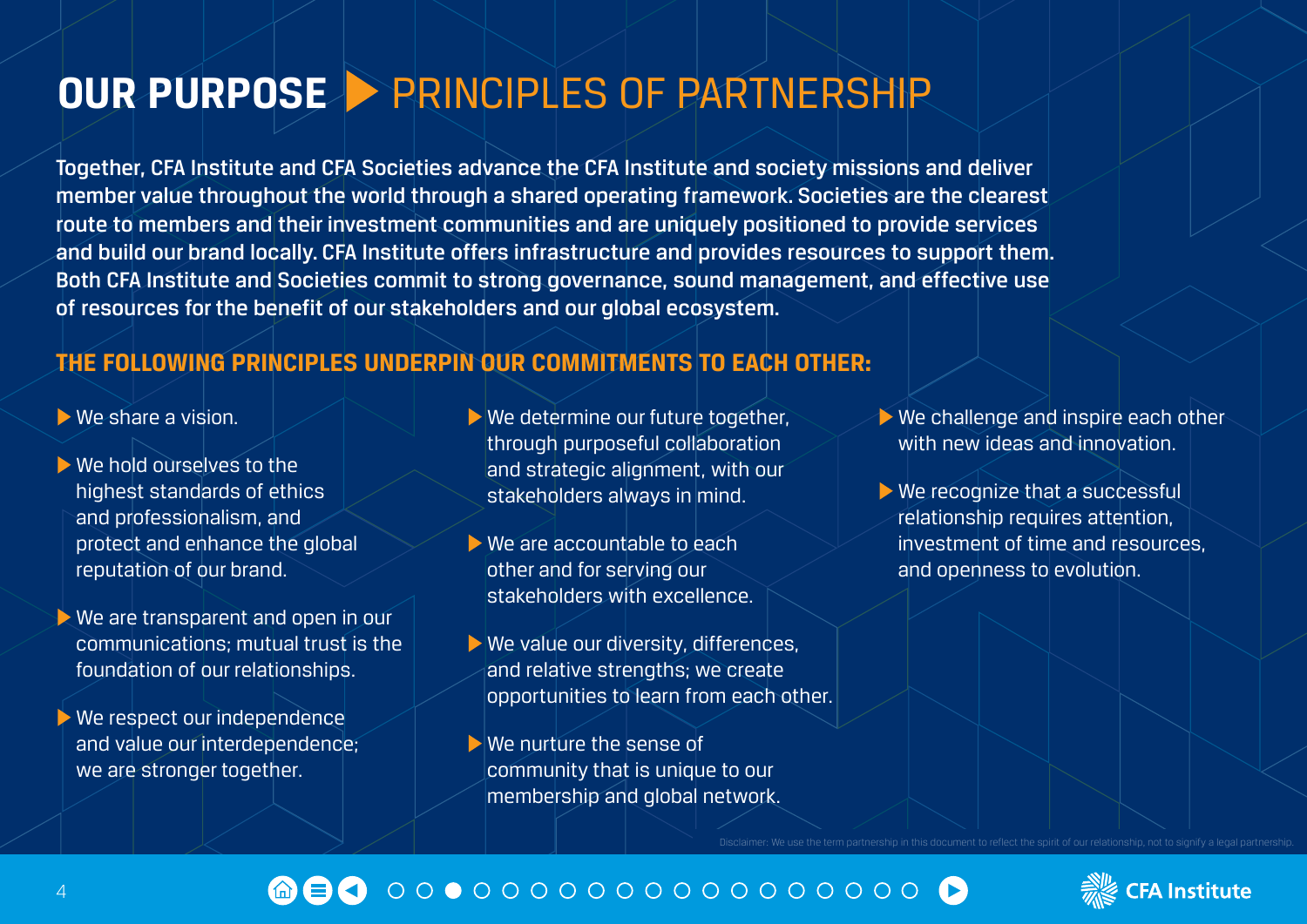## **OPERATING FRAMEWORK**

Our operating framework helps us work together effectively to achieve our shared mission, vision, and strategy. It guides how we interact, provide resources, support each other in delivering a worldclass member experience, and build the investment profession in communities around the world.

#### **Strategic Alignment**

Our relationship is rooted in collaboration and consultation. A robust annual planning cycle ensures strategic alignment between CFA Institute and member societies.

#### **Planning**

Regular planning with societies ensures effective delivery of goals in individual regions and markets.



#### $\begin{array}{lllllllllllllllllllll} \multicolumn{2}{l}{} & \multicolumn{2}{l}{} & \multicolumn{2}{l}{} & \multicolumn{2}{l}{} & \multicolumn{2}{l}{} & \multicolumn{2}{l}{} & \multicolumn{2}{l}{} & \multicolumn{2}{l}{} & \multicolumn{2}{l}{} & \multicolumn{2}{l}{} & \multicolumn{2}{l}{} & \multicolumn{2}{l}{} & \multicolumn{2}{l}{} & \multicolumn{2}{l}{} & \multicolumn{2}{l}{} & \multicolumn{2}{l}{} & \multicolumn{2}{l}{} & \multicolumn{2}{l}{} & \multicolumn{$ 680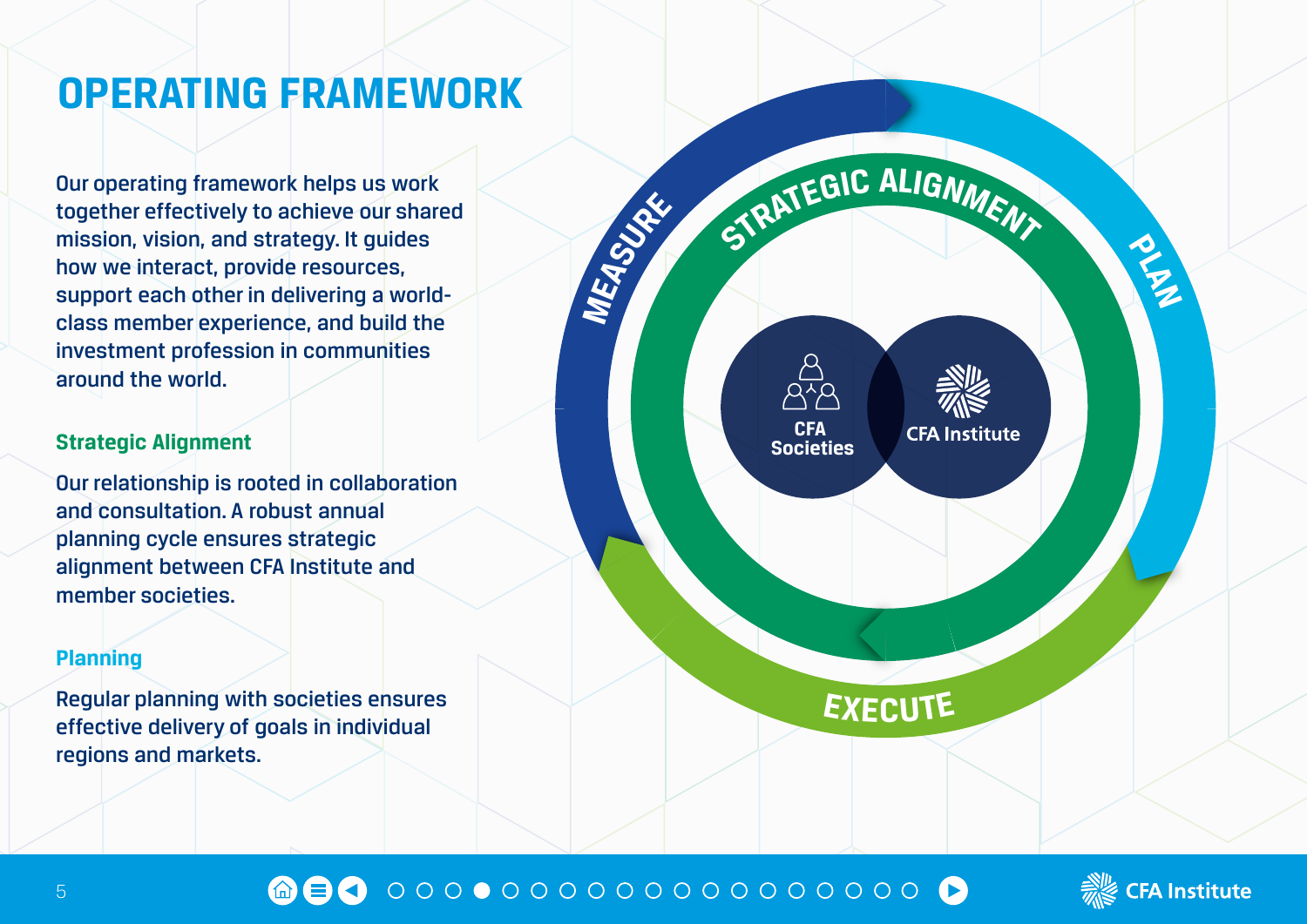# **OPERATING FRAMEWORK IN ACTION**

Our operating framework helps us work together effectively. When we do, everyone wins.

- Collaborative Decision Making.
- Stronger Communication.
- Clarity of Roles, Responsibilities, Expectations, and Accountabilities.
- Alignment of Priorities and Objectives.
- Better Representation of the Society Voice.
- Diversity of Perspective.
- Improved Efficiency and Results.
- Stronger Presence in Local Communities.
- **Increased Satisfaction Among Members.**

### **= MAXIMIZE OUR COLLECTIVE IMPACT AND REACH OUR GOALS!**

**DELIVER MEMBER VALUE**

**DEVELOP FUTURE PROFESSIONALS** **BUILD MARKET INTEGRITY** 







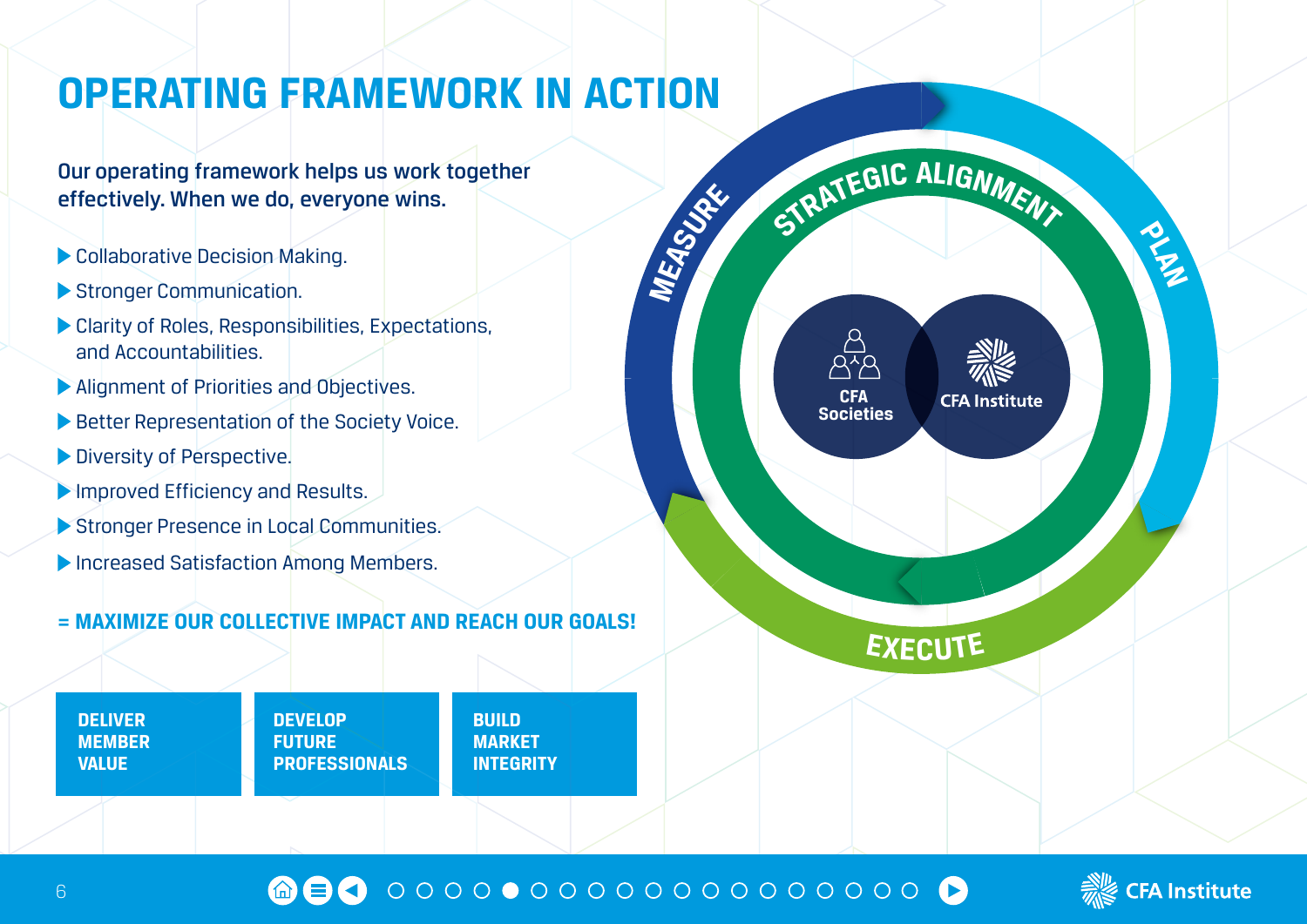## **OUR PURPOSE**

Our collaborative approach is rooted in our shared vision and our commitment to these principles of partnership. **OUR PURPOSE**<br> **OUR PURPOSE**<br> **OUR COLLADGE ALLER DE COLLADGE A LE TOOLE A LE TOOLE A LE TOOLE A LE TOOLE A LE TOOLE A LE TOOLE A LE TOOLE AFFECTIVE** 

**CFA** 

**Societies**



# **CFA Institute**

**PURPOSE**

[MISSION & VISION](#page-2-0) [PRINCIPLES OF](#page-3-0)  **PARTNERSHIP** [ALIGNED STRATEGY](#page-7-0)

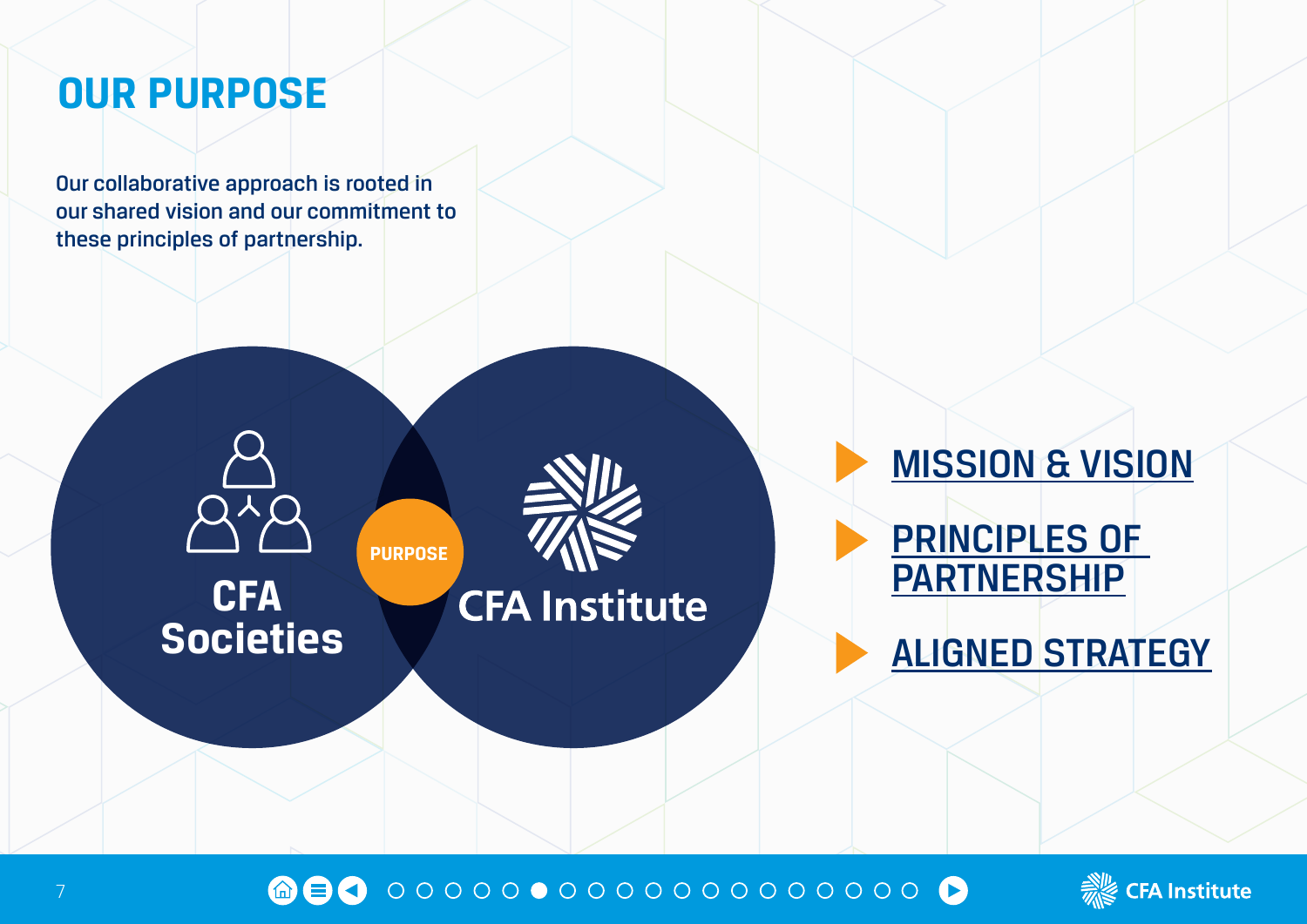## <span id="page-7-0"></span>**OPERATING FRAMEWORK IN ACTION > ALIGNED STRATEGY**

**MEASURE**

Throughout the fiscal year, we make decisions through consultation on our strategic direction and other matters impacting societies, our global membership, and the investment management profession, including:

- **Membership policy.**
- **Candidate engagement.**
- Continuing Professional Development (CPD).
- **Advocacy.**
- Recommendations for [Board of Governors \(BOG\)/](https://www.cfainstitute.org/en/about/governance/leadership/board) [Society Partnership Advisory Council \(SPAC\)](https://connexions.cfainstitute.org/society-partnership-advisory-council-31-jan-2019-meeting) and the [President's Council](https://www.cfainstitute.org/societycenter/Documents/ToRs.pdf) approval or support.

Consultation includes staff-to-staff and volunteer engagement and regular PCR consultation.



**EXECUTE**



**PLAN**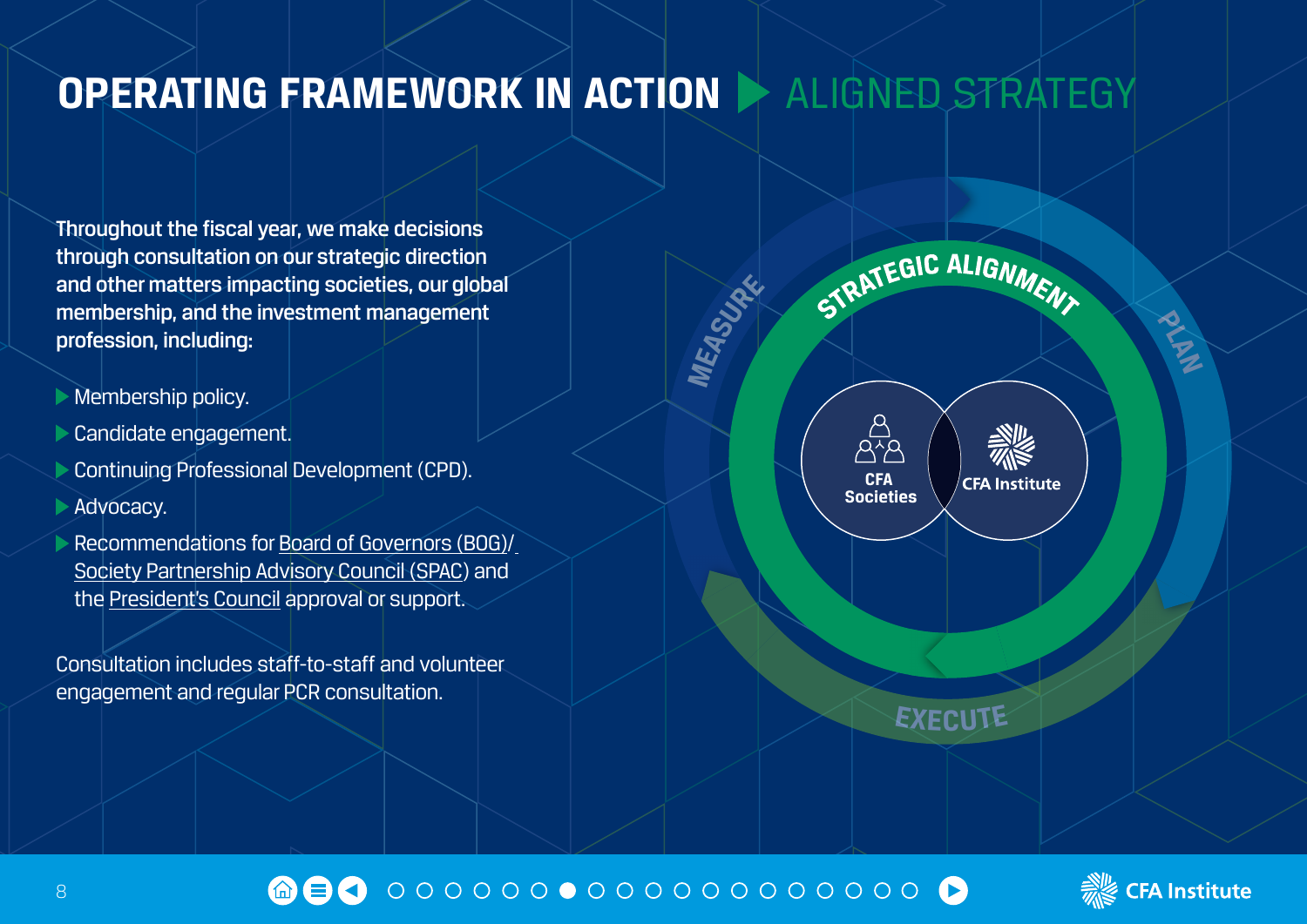# **OPERATING FRAMEWORK IN ACTION > ALIGNED STRATEGY**

Annual planning cycle.



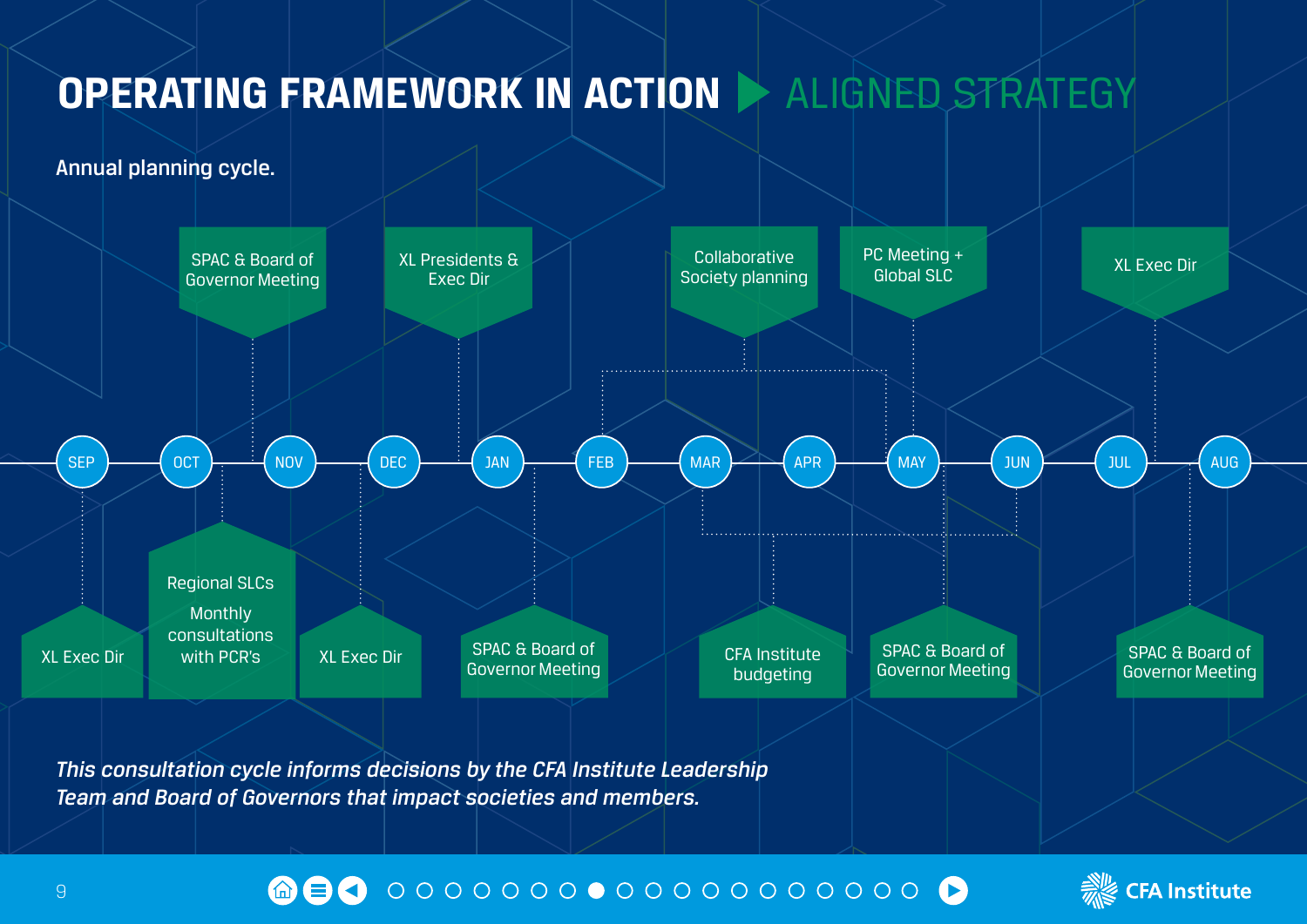# **OUR PURPOSE PURPOSE** ALIGNED STRATEGY

We are aligned around a core strategy to develop global financial markets that serve the public interest. Our long-term vision of success includes all investment management professionals working as a community for the ultimate benefit of society in three key areas:

### **DEVELOP FUTURE PROFESSIONALS**

through relevant and accessible credentialing programs

### **DELIVER MEMBER VALUE**

that accelerates the professional success of our members

### **BUILD MARKET INTEGRITY**

that benefits investors and our members who serve them



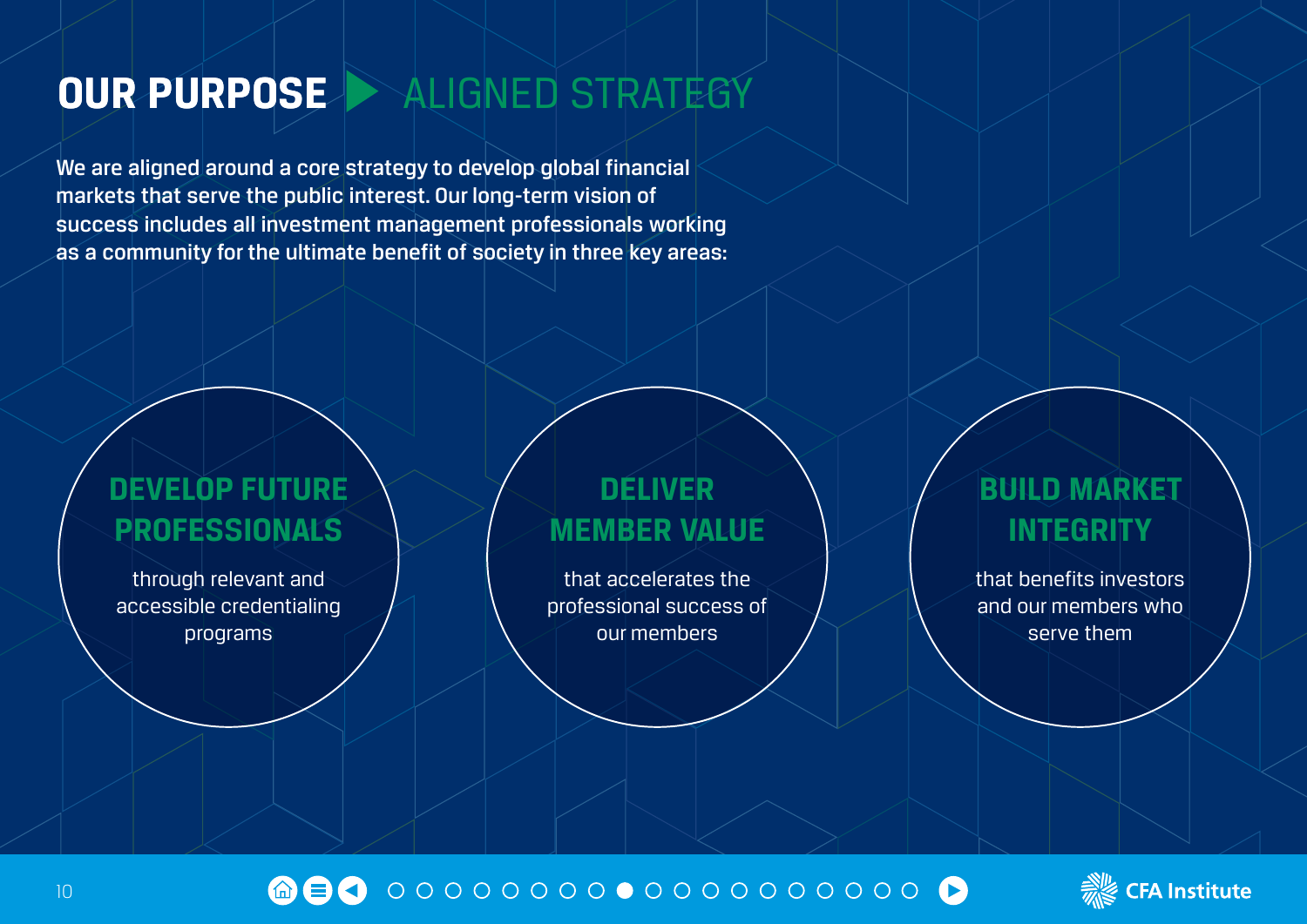# <span id="page-10-0"></span>**OPERATING FRAMEWORK IN ACTION** PLANNING

### Planning with societies to deliver regionally and locally.



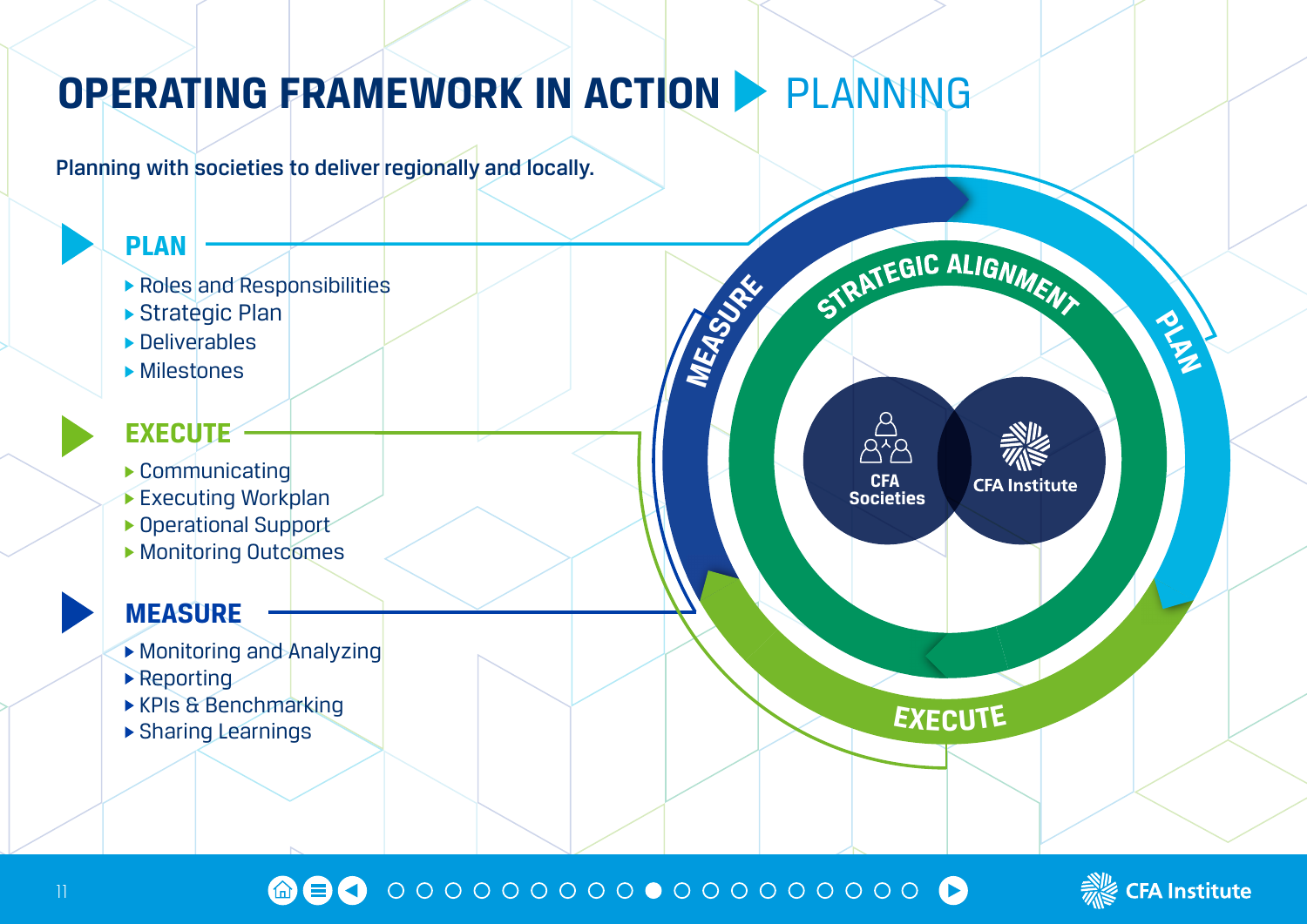# **OPERATING FRAMEWORK IN ACTION > PLANNING**

The strategic planning process helps your society leadership to establish your long term strategic priorities, and identifies the activities that will help accomplish them. Your Society Relations Manager can facilitate a planning session tailored to your unique needs. Planning activities can include:

- Conducting initial surveys to gain board input and assess opportunities and challenges.
- Building an initial framework for your society's strategic plan.
- **Facilitating a strategic planning session.**
- Providing quidance on KPIs, timelines, and activities that will deliver on identified strategic objectives.
- Developing a business plan that reflects timelines and necessary resources.
- Working with CFA Institute staff to align goals and develop a collaborative plan for executing in your market.

### Pre-Session

- Board Buy-In
- Orientation Module
- Environmental Analysis

#### Session

- **PPT** Template
- Society Data
- Facilitated Exercises
- Robust dialogue
- Prioritization of goals

### **Outputs**

- **Strategic Objectives**
- Workplan
- **Executive Summary**



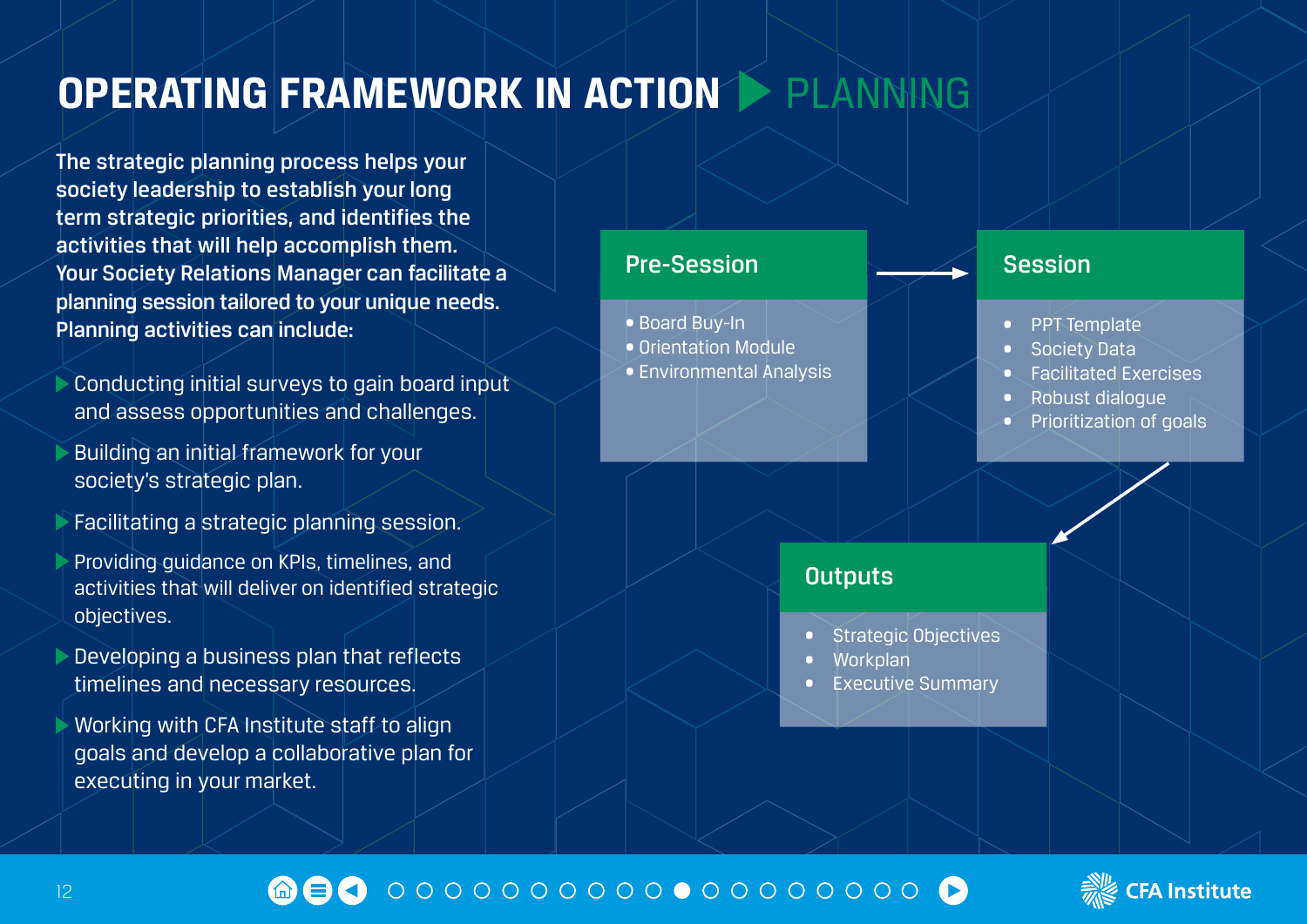# **SUPPORTIVE INFRASTRUCTURE**

The operating framework infrastructure supports our vision for a global membership, where all members receive the full spectrum of benefits of a global organization through the single interface of their local society, underpinned by a strong infrastructure and good governance, and enabled through a shared digital platform. **SUPPORTIVE INFRASTRUCTURE**<br>The operating framework infrastructure supports our vision for a global members all members receive the full spectrum of benefits of a global organization through

The infrastructure is designed to support you in meeting these needs easily and effectively with:



命目の

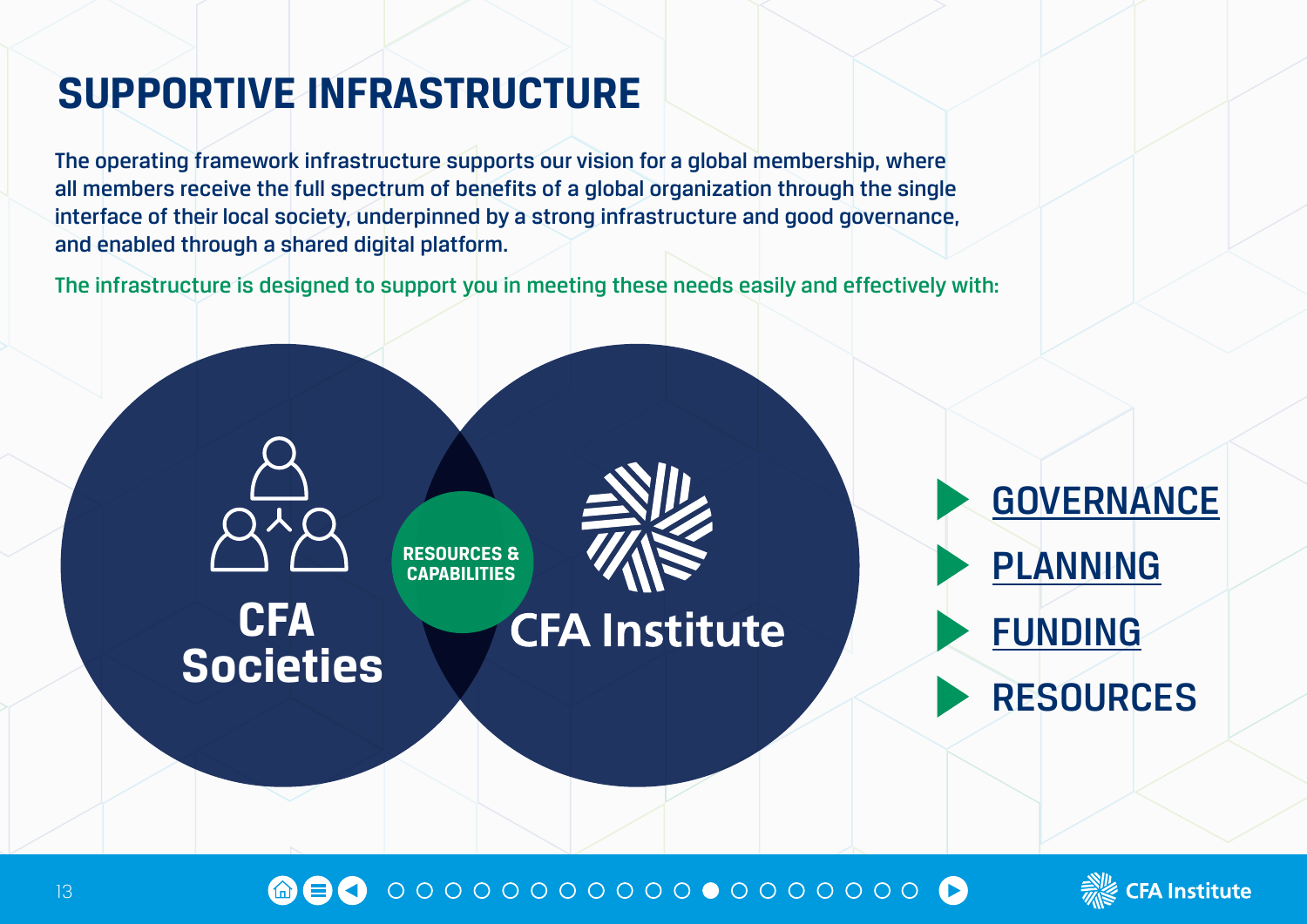# <span id="page-13-0"></span>**SUPPORTIVE INFRASTRUCTURE > GOVERNANCE**

Although separate and independent legal entities, CFA Institute and CFA Societies have a governance structure with global, regional, and local reach.



[The Society Partnership Advisory](https://connexions.cfainstitute.org/society-partnership-advisory-council)  [Council is a council of the CFA](https://connexions.cfainstitute.org/society-partnership-advisory-council)  [Institute Board of Governors,](https://connexions.cfainstitute.org/society-partnership-advisory-council)  [made up of CFA Institute staff,](https://connexions.cfainstitute.org/society-partnership-advisory-council)  [BOG members, and PCR's. The](https://connexions.cfainstitute.org/society-partnership-advisory-council)  [council hears directly from](https://connexions.cfainstitute.org/society-partnership-advisory-council)  [society leaders and staff,](https://connexions.cfainstitute.org/society-partnership-advisory-council)  [and is responsible for making](https://connexions.cfainstitute.org/society-partnership-advisory-council)  [recommendations to the Board](https://connexions.cfainstitute.org/society-partnership-advisory-council)  [on matters impacting societies.](https://connexions.cfainstitute.org/society-partnership-advisory-council)

[The Presidents Council, made](https://www.cfainstitute.org/societycenter/Documents/ToRs.pdf)  [up of presidents of all Member](https://www.cfainstitute.org/societycenter/Documents/ToRs.pdf)  [Societies, meets annually and](https://www.cfainstitute.org/societycenter/Documents/ToRs.pdf)  [makes key decisions.](https://www.cfainstitute.org/societycenter/Documents/ToRs.pdf)

[Presidents Council Representatives](https://connexions.cfainstitute.org/as-a-society-leader-i-wish-i-had-known) represent the voice and views of societies directly to the Board of Governors.



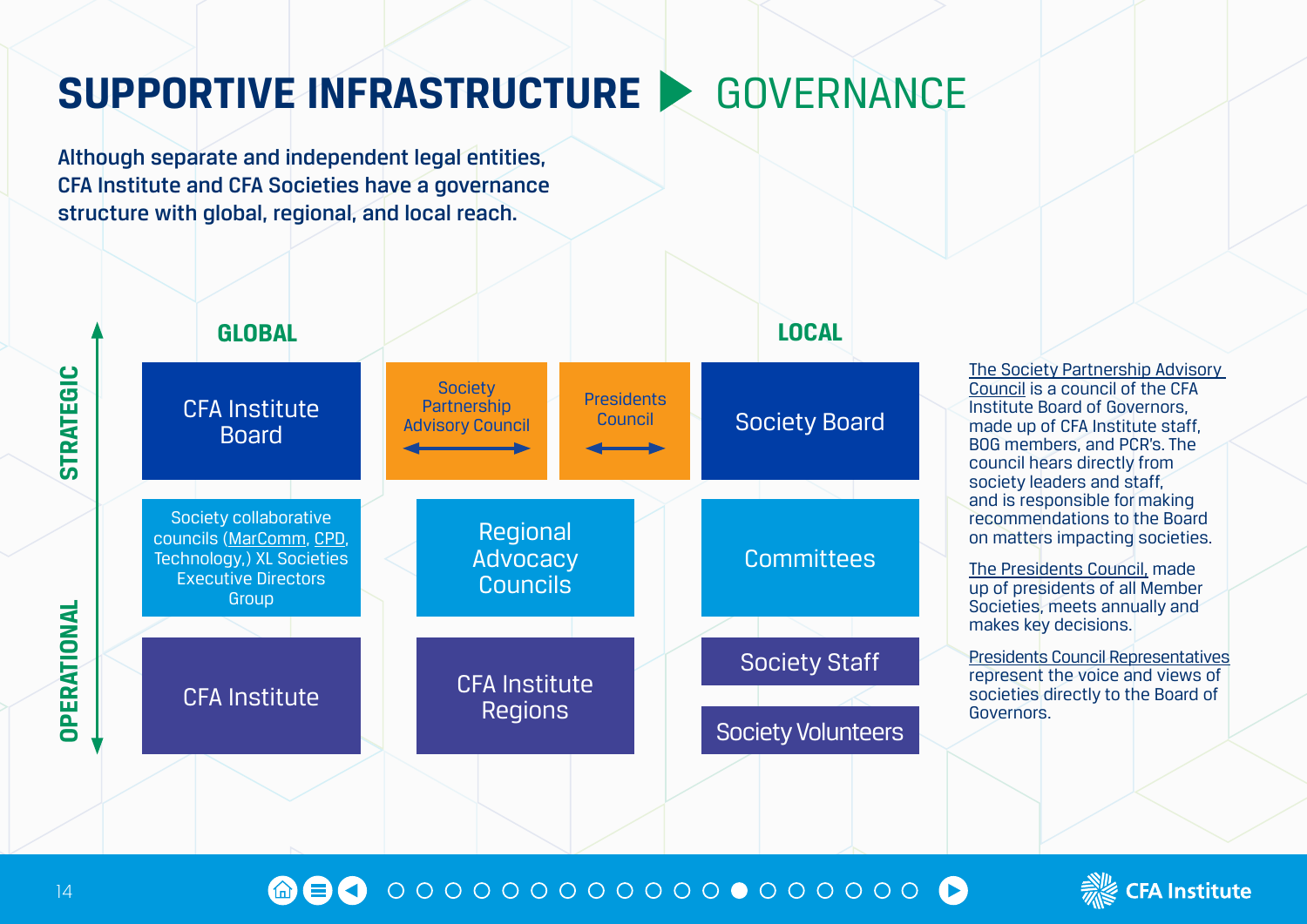# <span id="page-14-0"></span>**SUPPORTIVE INFRASTRUCTURE > FUNDING**

As society membership grows and candidate numbers increase, society funding follows. Societies can pursue operational, project, and brand funding from CFA Institute.

### **[OPERATIONAL](#page-15-0)  FUNDING**

Funds to support general operational costs, from staffing to events and other member services. Societies must submit a business plan to receive operational funding, which is determined by a simple, transparent formula aligned with the CFA Institute business model.

### **PROJECT [FUNDING](#page-16-0)**

Additional funding for innovative and significant projects that advance our shared mission. Project funding empowers societies to more effectively deliver member value in their local communities under common quality standards and success metrics.

### **BRAND [FUNDING](#page-17-0)**

Funding to support brand building efforts at a local level. Societies must meet with regional marketing and communication leads to create a marketing plan to accompany their funding requests.

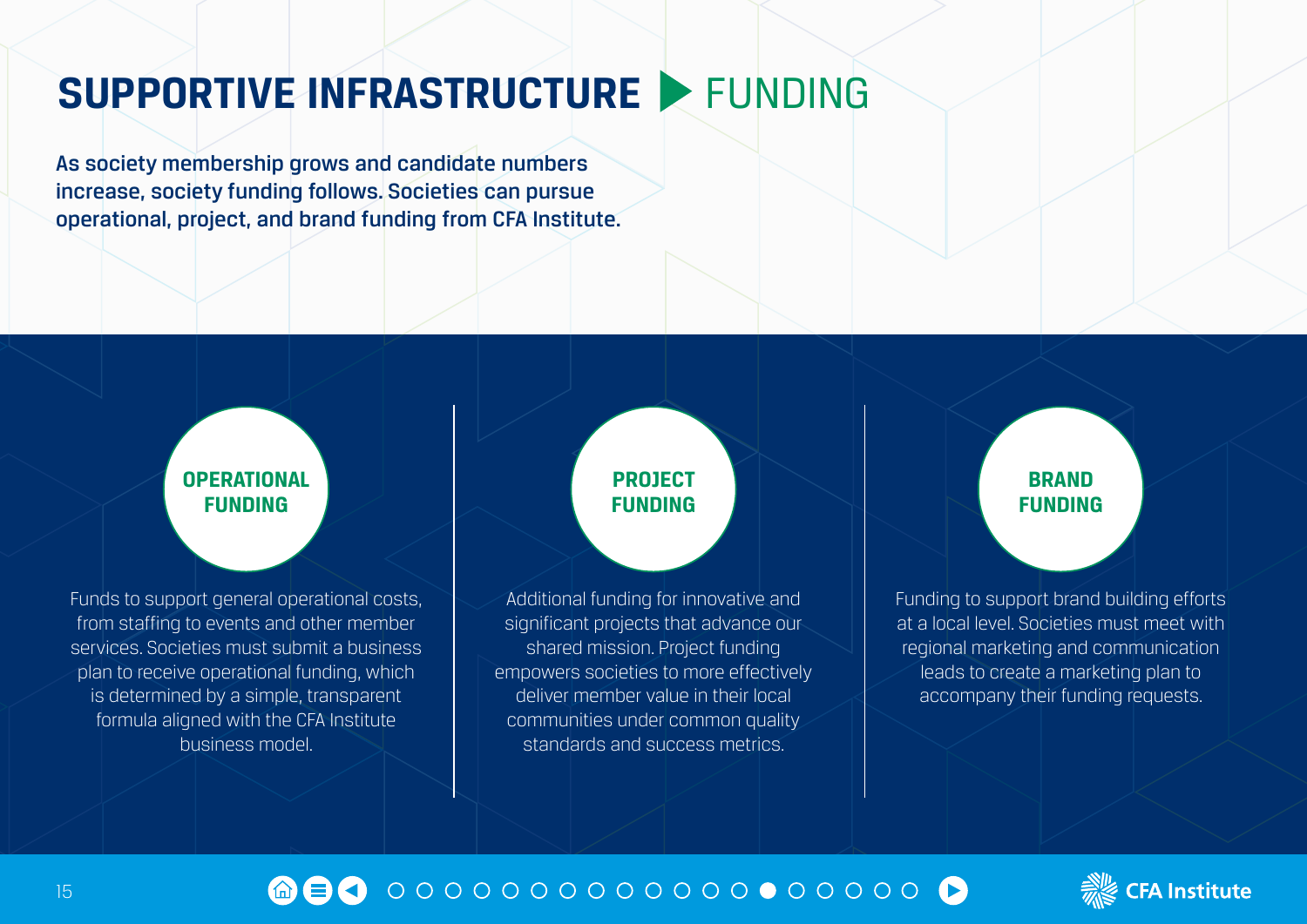# <span id="page-15-0"></span>**FUNDING > OPERATIONAL FUNDING**

Strategic plan is in place (less than three years old) and

The following will be requirements for ongoing incremental [operational funding:](https://connexions.cfainstitute.org/aligning-planning-and-business-cycles)



\*City where there are >50 members. 50 miles (80km) from any other financial center and member services are being provided.



80% of board members and 100% of staff have completed the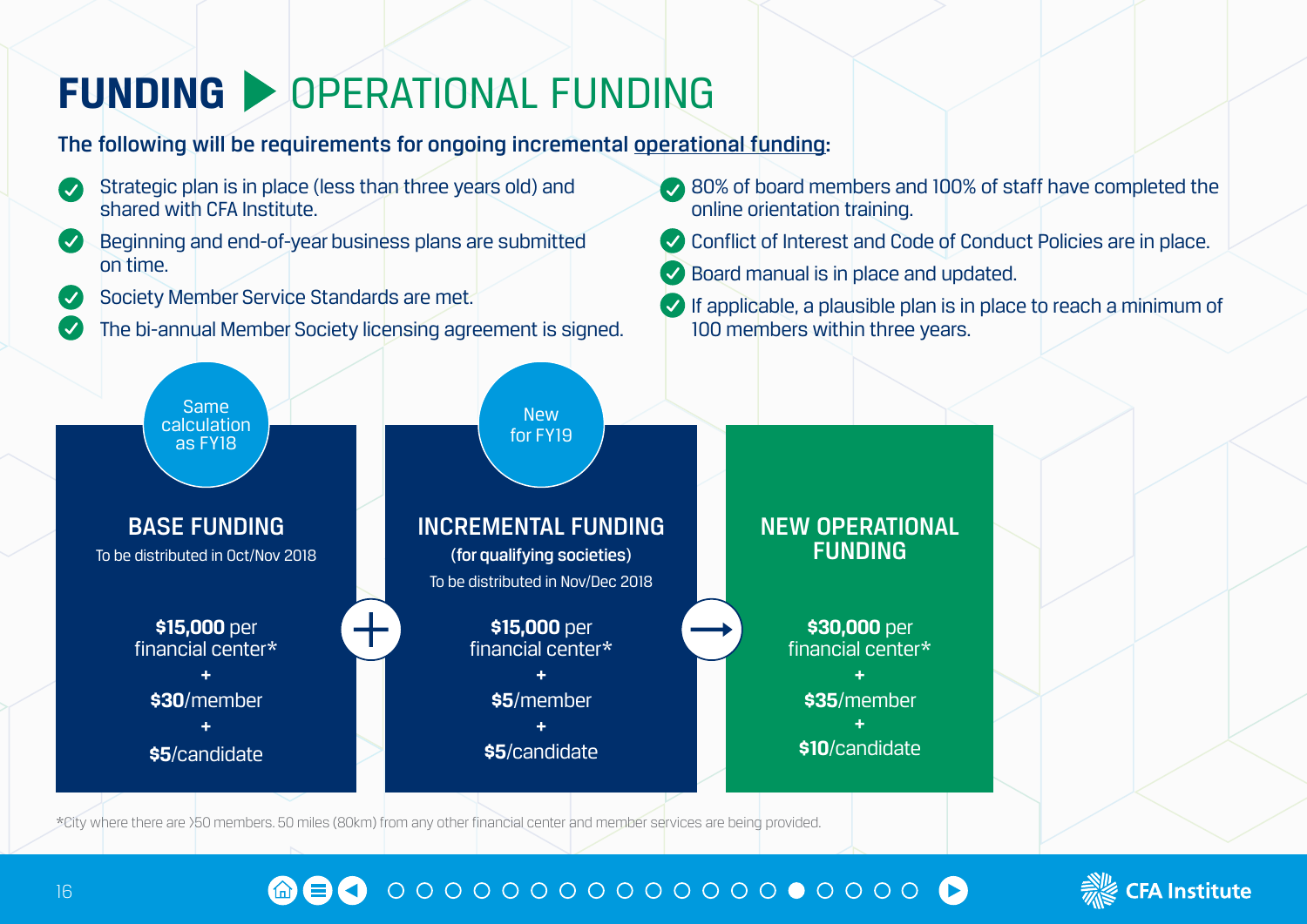# <span id="page-16-0"></span>**FUNDING > PROJECT FUNDING**

GLOBAL OVERSIGHT: Head, Global Society Relations, and PC Chair report regularly to PCRs and SPAC.







REGIONAL MDS: accountable to LT and board

REGIONAL MDS:

accountable to LT and board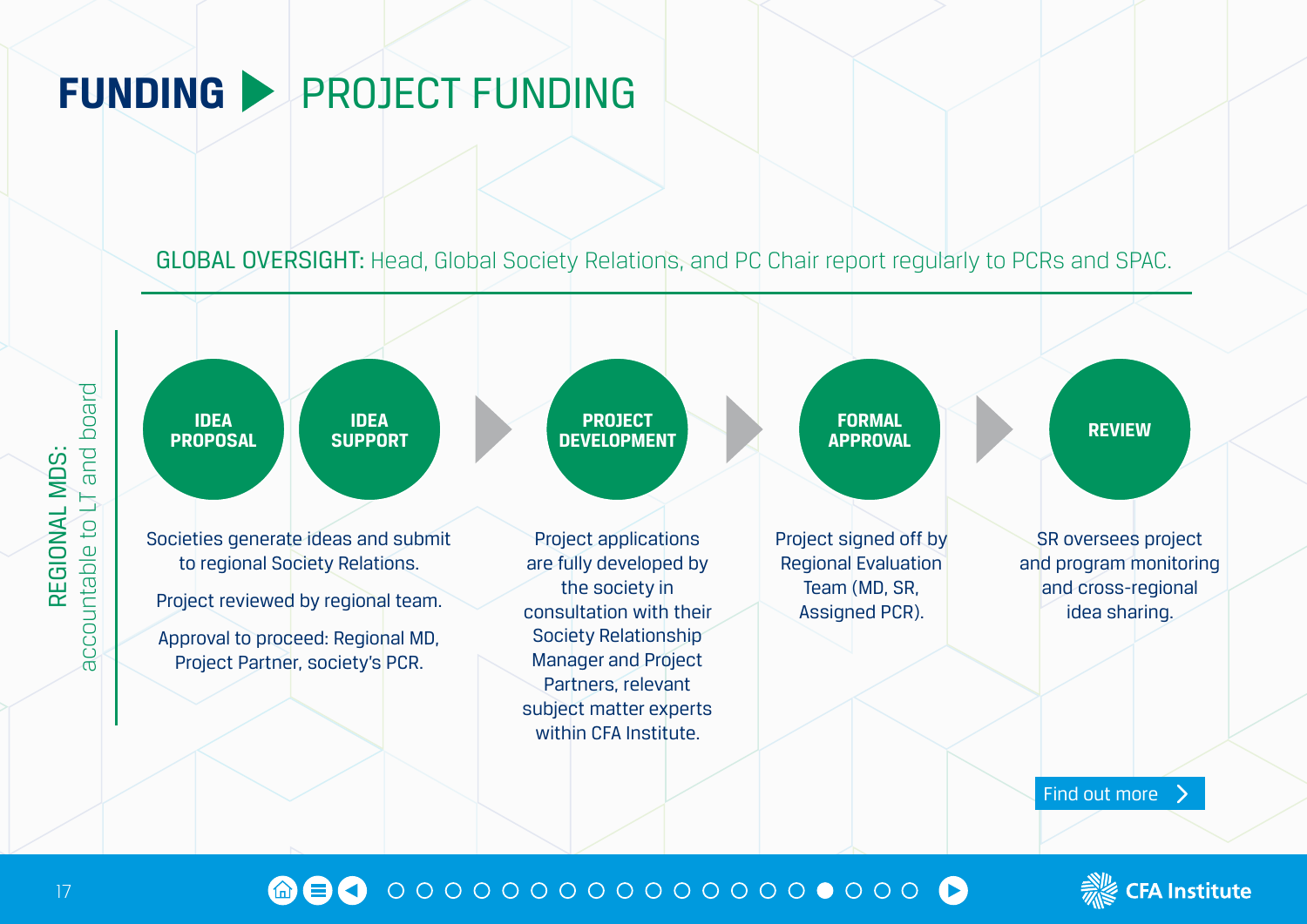# <span id="page-17-0"></span>**FUNDING > BRAND FUNDING**

Contact your Society Relations Manager to start the [consultation process](https://connexions.cfainstitute.org/society-brand-activation-program).

| <b>CONSULT</b>                                                                                                         | <b>PLAN</b>                                                                                             | <b>EXECUTE</b>                                                                                        | <b>MEASURE</b>                                                                                                                                                                | <b>PROMOTE</b>                                                                                    |
|------------------------------------------------------------------------------------------------------------------------|---------------------------------------------------------------------------------------------------------|-------------------------------------------------------------------------------------------------------|-------------------------------------------------------------------------------------------------------------------------------------------------------------------------------|---------------------------------------------------------------------------------------------------|
| <b>Contact your Society</b><br><b>Relations Manager</b><br>to arrange for a<br>consultation with<br>Services Delivery. | A strategic marketing<br>plan will be created<br>tailored to your<br>society's strategic<br>priorities. | <b>Services Delivery</b><br>will execute your<br>society's campaign<br>to your targeted<br>audiences. | Track goals and<br>outcomes to refine<br>strategy as needed.<br>Performance<br>reporting can be<br>provided in select<br>areas to show how<br>your society is<br>progressing. | <b>CFA Society to</b><br>share progress and<br>successes with<br>members and fellow<br>societies. |
|                                                                                                                        |                                                                                                         |                                                                                                       |                                                                                                                                                                               |                                                                                                   |

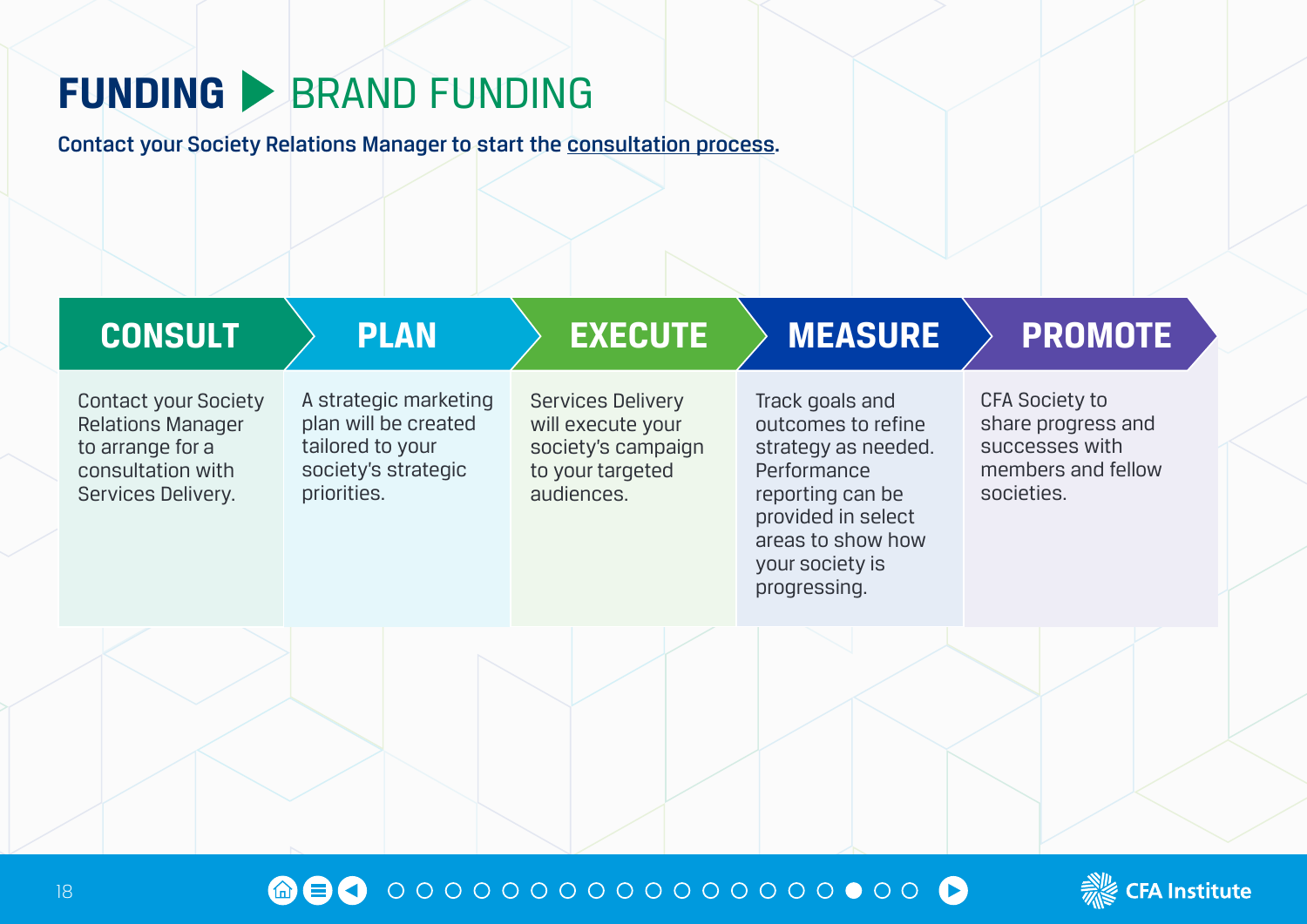OPERATING FRAMEWORK REVISED IN COLLABORATION BETWEEN CFA INSTITUTE AND CFA SOCIETIES:

Emily Dunbar Managing Director, Society Relations & Member Value

Will Goodhart Executive Director, CFA Society United Kingdom

Sue Lemon, CFA CEO, CFA Society Toronto

Craig Lindqvist Head, Global Business Operations, Relationship Management

Caroline Soulas Executive Director, CFA Society Montreal

Susan Spinner, CFA CEO, CFA Society Germany

Randi Tolber, CFA Head, Global Society Relations

Jeanne Wolf Executive Director, CFA Society Boston

#### PRINCIPLES OF PARTNERSHIP REVISED IN COLLABORATION BETWEEN CFA INSTITUTE AND CFA SOCIETIES:

James Bailey, CFA POP Work Group Chair, PCR Midwest US

Ashraf Bava, CFA PCR APAC South

Emily Dunbar Managing Director, Society Relations & Member Value

Kati Eriksson, CFA PCR EMEA West

Dan Fasciano, CFA Board of Governors

Lynn O'Connor Deputy General Counsel

Susan Spinner, CFA CEO, CFA Society Germany

Randi Tolber, CFA Head, Global Society Relations

#### PRINCIPLES OF PARTNERSHIP REGIONAL VOLUNTEER REVIEW GROUPS:

EMEA, Kati Eriksson — PCR **Myriam Ferran,** CFA Society France Amer Khansaheb, CFA Society Emirates **Ertunc Tumen, CFA Society Istanbul Steve Wamathai, CFA Society East Africa** 

APAC, Ashraf Bava — PCR Masataka Aoto, CFA Society Japan **Vinay Bagri, CFA Society India** Julio P.G. Bucoy, CFA Society Philippines Jason Lee, CFA Society Malaysia

AMER, James Bailey — PCR Jeff Augustine, CFA Society Boston Fernando Berge, CFA Society Argentina George Chen. Atlanta Soc. of Fin. & Invest. Prof. **Tiago Lage, CFA Society Edmonton** Kate Lyons, CFA Society Minnesota **Julie Toler, CFA Society Dallas Fort Worth**